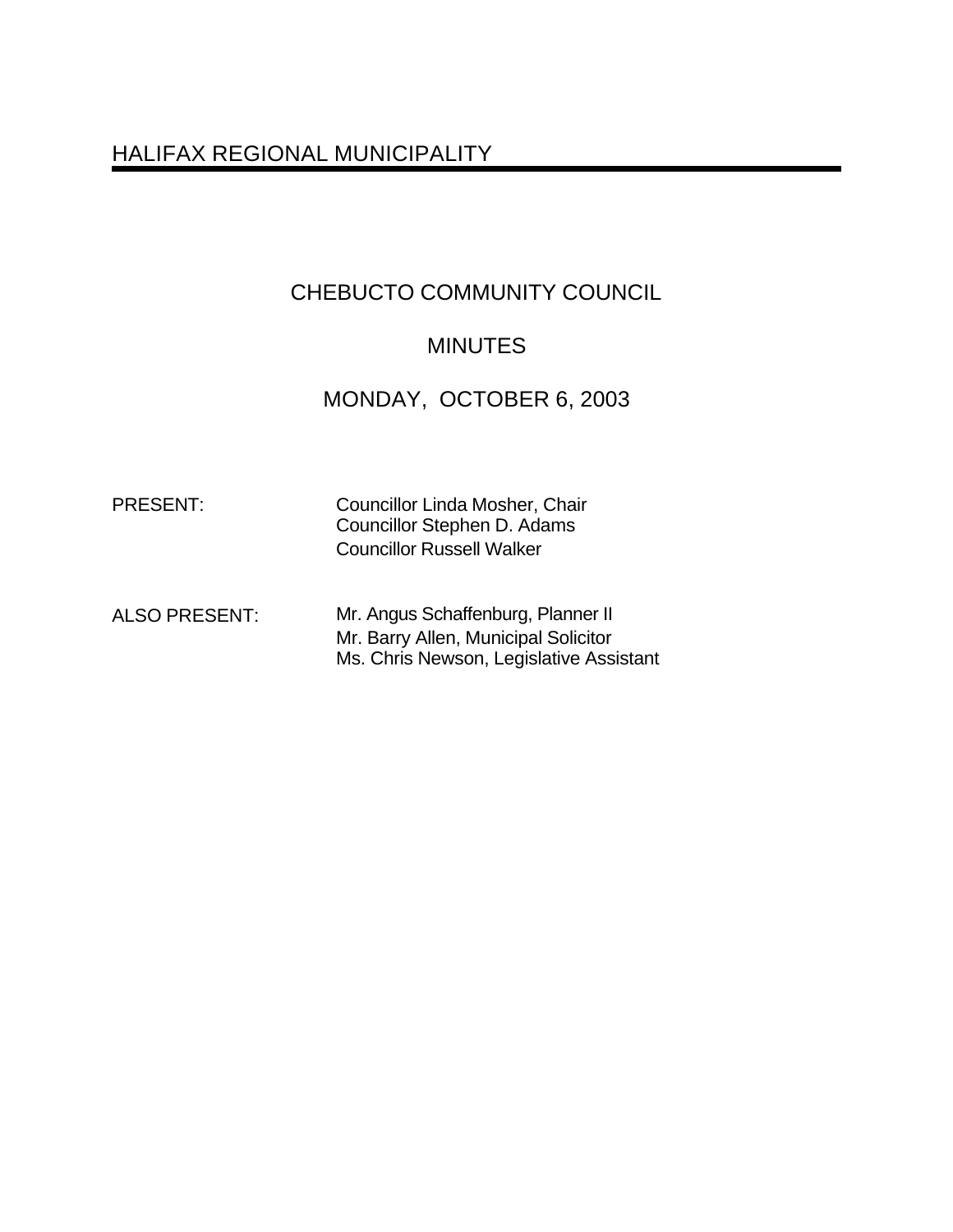# **TABLE OF CONTENTS**

| 1. |                                                                              |                                                                                                                                             |  |  |  |  |  |
|----|------------------------------------------------------------------------------|---------------------------------------------------------------------------------------------------------------------------------------------|--|--|--|--|--|
| 2. |                                                                              |                                                                                                                                             |  |  |  |  |  |
|    | 2.1                                                                          |                                                                                                                                             |  |  |  |  |  |
| 3. | APPROVAL OF THE ORDER OF BUSINESS AND APPROVAL OF ADDITIONS                  |                                                                                                                                             |  |  |  |  |  |
| 4. |                                                                              |                                                                                                                                             |  |  |  |  |  |
|    | 4.1                                                                          |                                                                                                                                             |  |  |  |  |  |
|    |                                                                              | 4.1.1<br>4.1.2<br>4.1.3<br>Non-intersecting Walking Paths for Dog Walkers/General Users -<br>4.1.4<br>4.1.5                                 |  |  |  |  |  |
| 5. |                                                                              |                                                                                                                                             |  |  |  |  |  |
| 6. |                                                                              |                                                                                                                                             |  |  |  |  |  |
| 7. |                                                                              |                                                                                                                                             |  |  |  |  |  |
|    | 7.1                                                                          | Variance Application 037260 - Old Lot 1 Purcell's Cove Road, Halifax  5                                                                     |  |  |  |  |  |
| 8. |                                                                              |                                                                                                                                             |  |  |  |  |  |
|    | 8.1<br>8.2                                                                   | Case 00454: Amendments to Royale Hemlocks Stage I: Housekeeping . 5<br>Case 00488: Stage I and Stage II Development Agreement - Lot 6F - A, |  |  |  |  |  |
| 9. | CORRESPONDENCE, PETITIONS AND DELEGATIONS  8                                 |                                                                                                                                             |  |  |  |  |  |
|    | 9.1<br>Memorandum regarding Collection of Residential Waste - Medical<br>9.2 |                                                                                                                                             |  |  |  |  |  |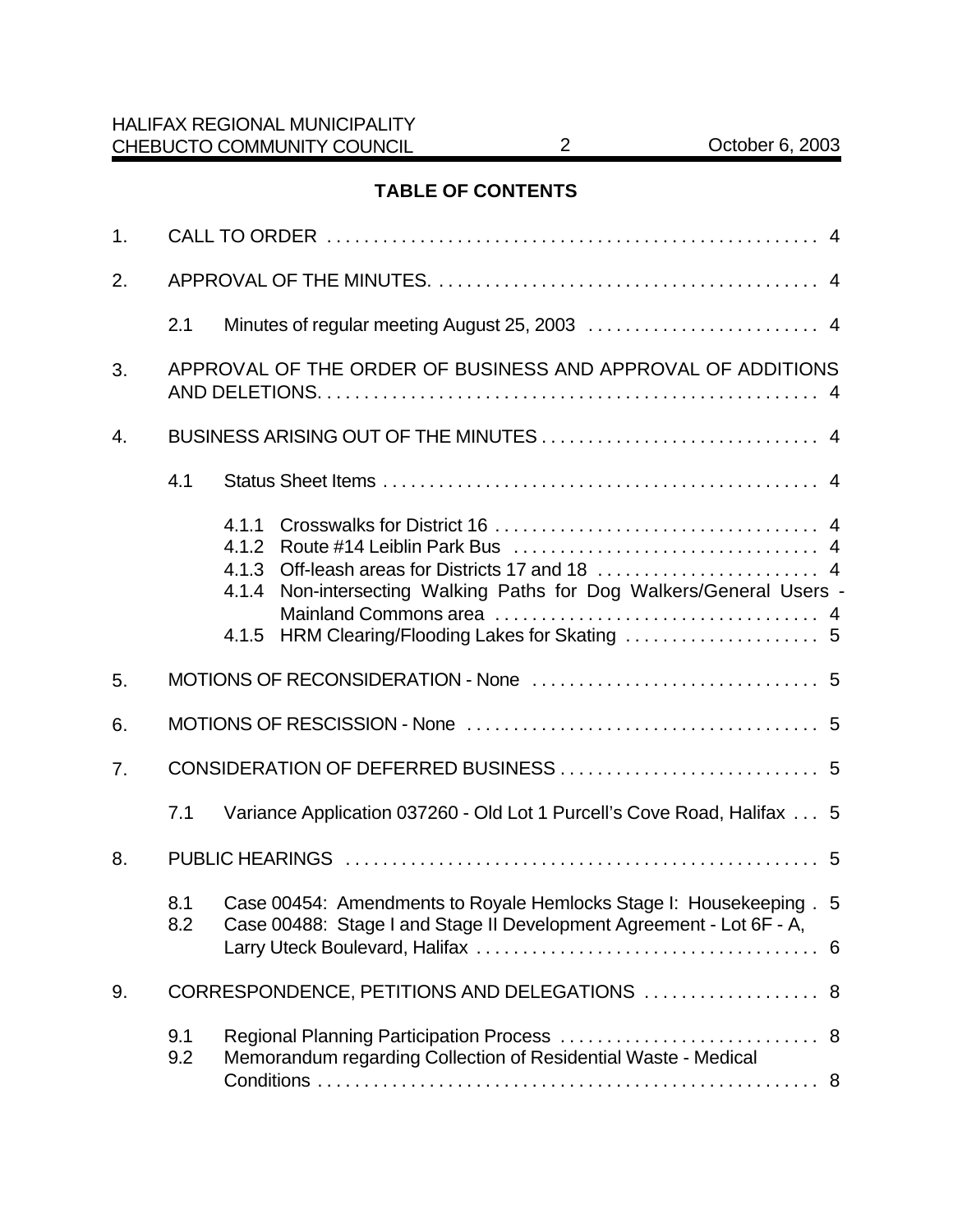|     |      |        | <b>HALIFAX REGIONAL MUNICIPALITY</b><br>CHEBUCTO COMMUNITY COUNCIL | 3 <sup>7</sup> | October 6, 2003                                      |  |  |
|-----|------|--------|--------------------------------------------------------------------|----------------|------------------------------------------------------|--|--|
| 10. |      |        |                                                                    |                |                                                      |  |  |
|     | 10.1 |        |                                                                    |                |                                                      |  |  |
|     |      | 10.1.1 |                                                                    |                | Case 00400: Housekeeping Amendments - Subdivision of |  |  |
|     | 10.2 |        |                                                                    |                |                                                      |  |  |
|     |      | 10.2.1 | Chronology of Amendments to Stoneridge on the Park                 |                |                                                      |  |  |
|     |      | 10.2.2 |                                                                    |                |                                                      |  |  |
| 11. |      |        |                                                                    |                |                                                      |  |  |
| 12. |      |        |                                                                    |                |                                                      |  |  |
| 13. |      |        |                                                                    |                |                                                      |  |  |
| 14. |      | 10     |                                                                    |                |                                                      |  |  |
| 15. |      |        |                                                                    |                |                                                      |  |  |
| 16. |      |        |                                                                    |                |                                                      |  |  |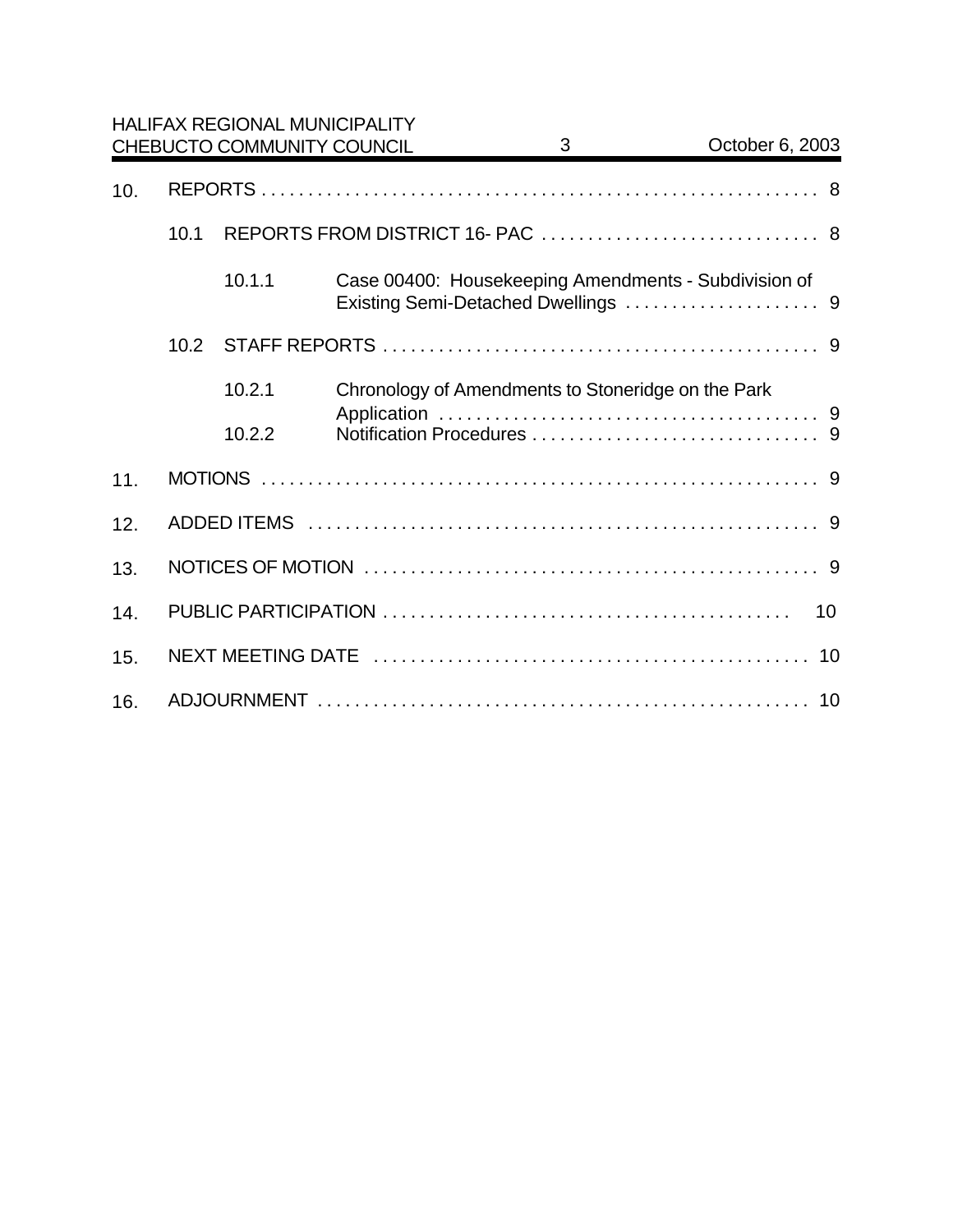### **1. CALL TO ORDER**

The meeting was called to order at 7:00 pm in the Keshen Goodman Library, 330 Lacewood Drive, Halifax.

### **2. APPROVAL OF MINUTES**

2.1 Minutes of Regular Meeting August 25, 2003

**MOVED BY Councillor Walker, seconded by Councillor Adams that the minutes of August 25, 2003 be approved as circulated. MOTION PUT AND PASSED UNANIMOUSLY.**

### **3. APPROVAL OF THE ORDER OF BUSINESS AND APPROVAL OF ADDITIONS AND DELETIONS**

ADDITION: 12.1 Hurricane Juan - Councillor Adams

**MOVED BY Councillor Adams, seconded by Councillor Walker that the Order of Business be approved as amended. MOTION PUT AND PASSED UNANIMOUSLY.**

### **4. BUSINESS ARISING OUT OF THE MINUTES**

- 4.1 Status Sheet Items
	- 4.1.1 Crosswalks for District 16

This item deferred to November 3, 2003.

4.1.2 Route #14 Leiblin Park Bus

Councillor Adams advised that Metro Transit will relocate the bus stop to the north side of Leiblin Drive. This item to be removed from the Status Sheet.

#### 4.1.3 Off-leash Areas for District 17 and 18

There has been no further information received. This item to remain on the Status Sheet.

4.1.4 Non-intersecting Walking Paths for Dog Walkers/General Users - Mainland Commons area.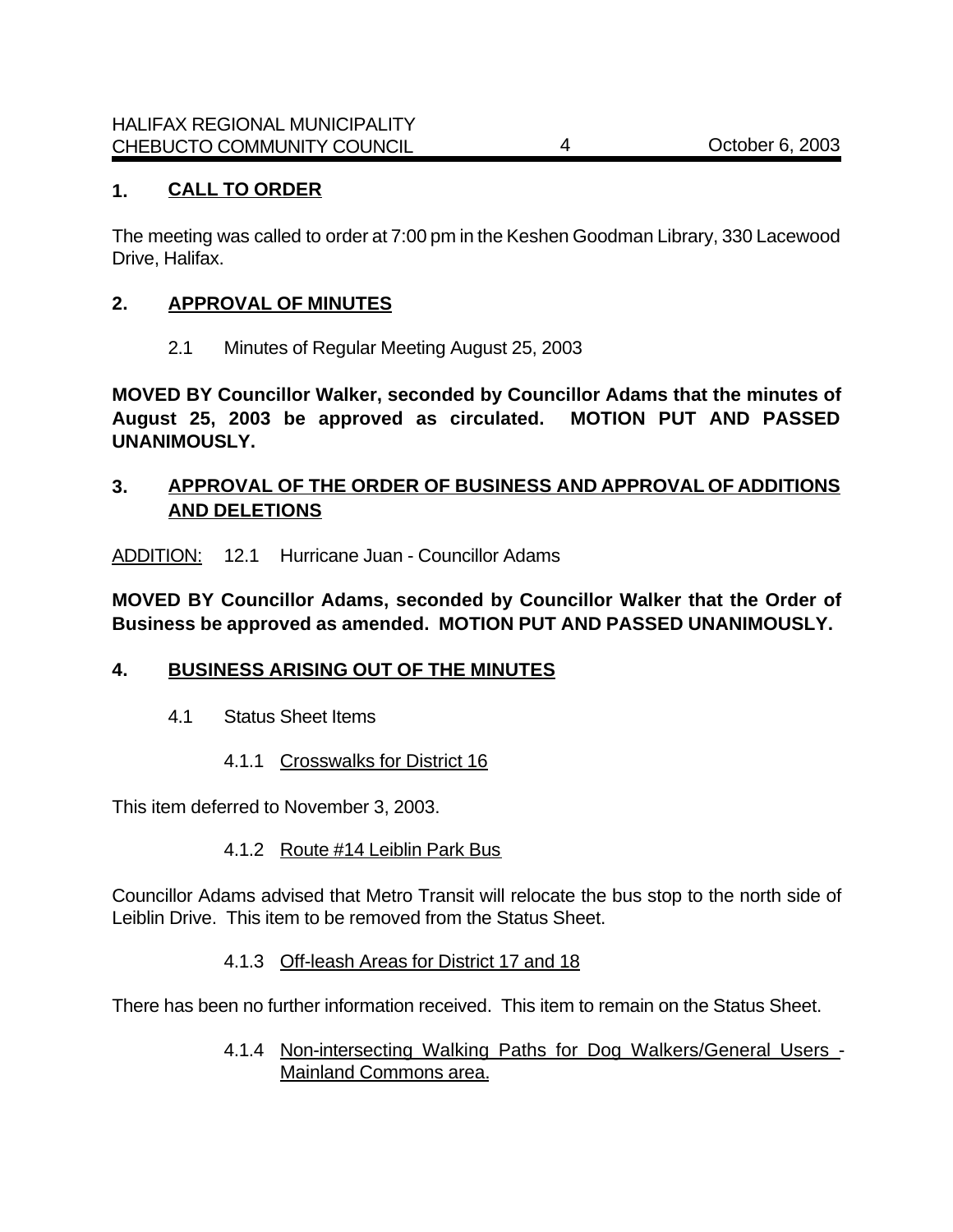Councillor Walker advised this issue is going to Regional Council. This item to be removed from the Status Sheet.

4.1.5 HRM Clearing/Flooding Lakes for Skating

No further information has been received. This item to remain on the Status Sheet.

# **5. MOTIONS OF RECONSIDERATION - None**

**6. MOTIONS OF RESCISSION - None**

# **7. CONSIDERATION OF DEFERRED BUSINESS**

### 7.1 Variance Application 03720 - Old Lot 1 Purcell's Cove Road, Halifax

- A staff report dated April 1, 2003 was before the Committee.
- An information report dated May 2, 2003 was before the Committee.

**MOVED BY Councillor Adams, seconded by Councillor Walker that the Development Officer's decision to approve the variance be upheld. MOTION PUT AND PASSED UNANIMOUSLY.**

### **8. PUBLIC HEARINGS**

Councillor Mosher reviewed the guidelines/procedures for public hearings.

# 8.1 Case 00454: Amendments to Royale Hemlocks Stage I: Housekeeping

- ! A report dated August 22, 2003 was before the Committee.
- ! A supplementary report dated August 11, 2003 was before the Committee.

Mr. Angus Schaffenburg, Planner II, presented the report.

Councillor Mosher opened the Public Hearing calling for speakers for or against the application. Hearing no speakers after third and final call it was **MOVED BY Councillor Adams, seconded by Councillor Walker that the public hearing be closed. MOTION PUT AND PASSED UNANIMOUSLY**.

**MOVED BY Councillor Walker, seconded by Councillor Adams that Chebucto Community Council:**

**1. Approve the amending Stage I development agreement as set out in**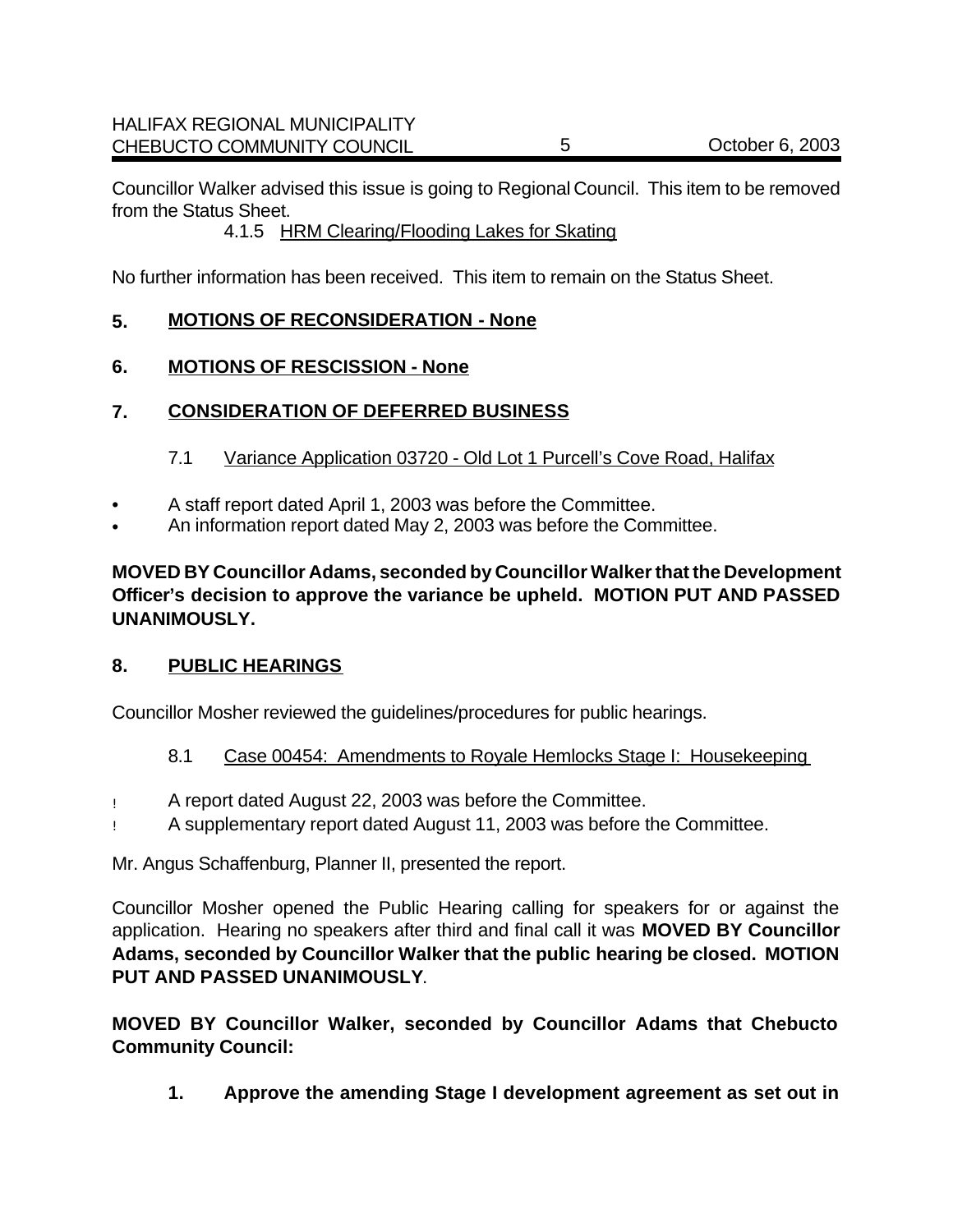**Attachment "A" of the staff report dated August 11, 2003; and** 

- **2. Require the amending development agreement be signed within 120 days, or any extension thereof granted by Community Council on request of the applicant, from the date of final approval by Community Council and any other bodies as necessary, whichever is later; otherwise this approval will be void and obligations arising hereunder shall be at an end. MOTION PUT AND PASSED UNANIMOUSLY.**
- 8.2 Case 00488: Stage I and Stage II Development Agreement Lot 6F-A, **Larry Uteck Boulevard, Halifax**
- ! A Supplementary Report dated September 19, 2003 was before the Committee.
- ! A staff report dated August 7, 2003 was before the Committee.
- ! A report from the District 16-PAC dated August 22, 2003 was before the Committee.

Mr. Angus Schaffenburg, Planner II, presented the report.

Councillor Mosher opened the public hearing calling for any speakers for or against the proposal.

# **PUBLIC HEARING**

# **Mr. David Nunn, 44 Waterford Crescent, Fall River**

- ! represents Emscote property in the Wentworth/Capital Cost Contribution area.
- ! sewer redevelopment charges versus the Capital Cost Contribution (CCC) this does not include cost sharing in the infrastructure on the over sizing of highways - it does not include the interchange in which HRM, the Province and Developers are all participating. Question why this is not part of the CCC and why it is not being used to reduce HRM's risk.
- ! traffic count this is not part of the 2000 units but if there are units available why are they not being allocated to the CCC area first as that application has been in process for 3-4 years. This would help to fix the Bedford Highway problem by putting in the Interchange and completing Larry Uteck Boulevard. Once Larry Uteck Boulevard is complete, it will help alleviate traffic on the Bedford Highway.
- ! schedule "K" a few years ago Emscote properties tried to apply for Schedule "K" and were denied. HRM Staff recommended that Emscote go to Capital Cost Contribution. Emscote spent over 3 years working with HRM staff and other developers on a policy regarding cost contribution. Now, it appears that it would have been better for us (Emscote) to file under schedule "K" for 130 acres.
- ! We are confused on the priorities and the integration of the CCC and why the units are being allocated to this and not to the CCC area.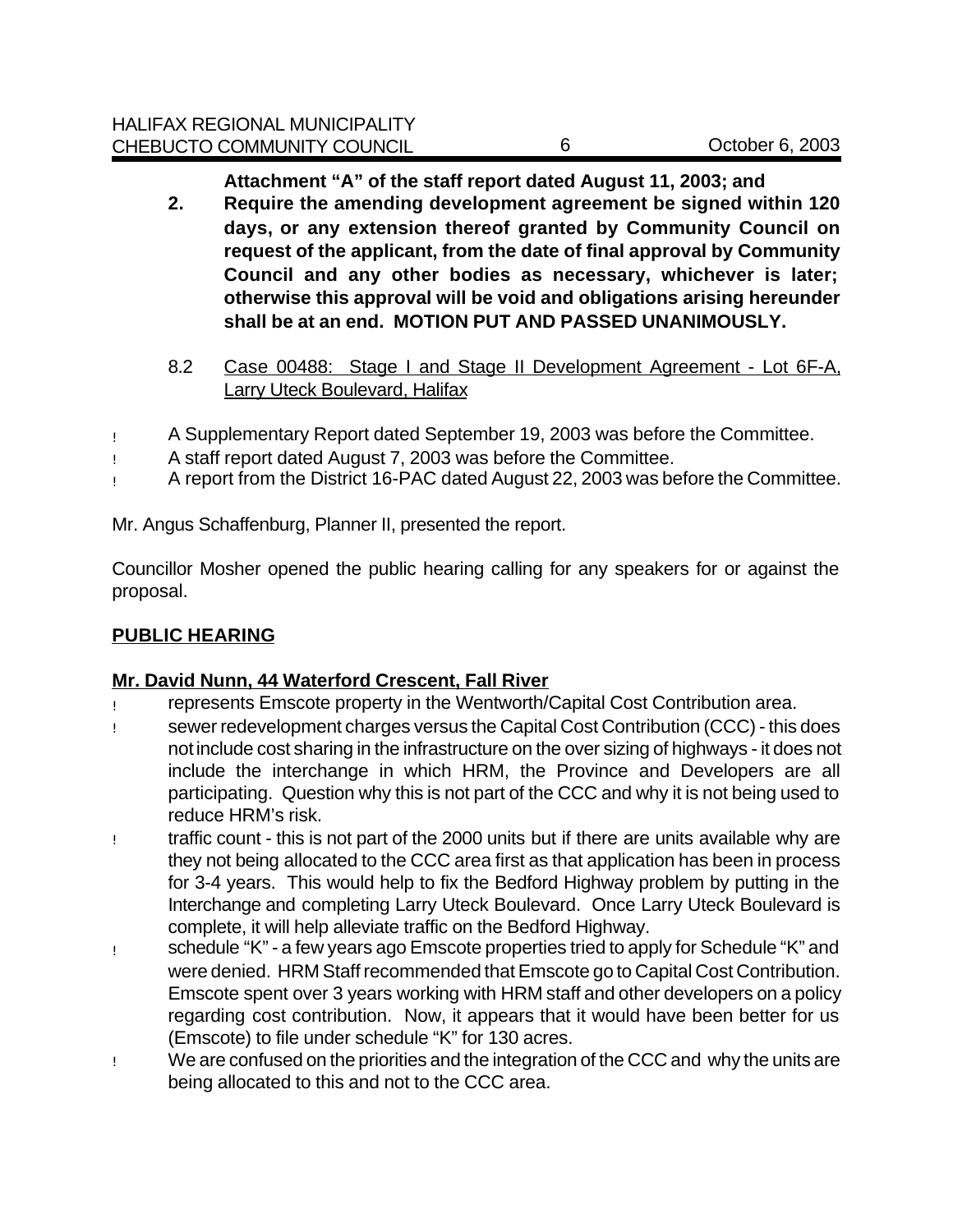### HALIFAX REGIONAL MUNICIPALITY CHEBUCTO COMMUNITY COUNCIL 7 7 COUNCIL 0 7 COUNCIL 0 7

Mr. Angus Schaffenburg explained that staff did review the issue of whether the site should be considered for CCC. He explained it was determined, once all the issues were reviewed, that the usual sewer redevelopment charge should apply. In terms of traffic, the direct impact on the Bedford Highway of these 24 units will be minimal. Mr. Schaffenburg added that HRM's staff position, when Emscote came forward with the Schedule "K" request, was that they were free to do so but staff would recommend refusal to Community Council due to a master planning process beginning for that area and also due to the size of Emscotes development and others that were being proposed which required a master plan to lay out the roads, sewers networks etc.

# **Mr. Mike Hanusiack, Clayton Developments**

- ! Clayton Developments owns a large portion of land to the north of this proposed development.
- ! when Clayton Developments entered into the Wentworth Masterplan area it was on a Regional Council directive, found in a staff report on Royale Hemlocks dated February 5, 2001. This is the policy that staff used through all the negotiation on the Capital Cost Contribution for the Emscote Lands, Prescott lands and our lands, we all benefitted from the same infrastructure that goes up Larry Uteck Boulevard and along the Bedford Highway, including the future interchange.
- ! problem with consistency of how Regional Council is stating instructions
- ! a letter was sent today to the Clerk's office from Clayton Developments. The Chair confirmed that the letter is on file.

# **Ms. Wendy MacDonald, member of the recently formed North West Trails Group**

- ! concerned that the (schedule SD2) map in the report does not accurately depict the Old Coach Road.
- ! concern with the last stand of trees as you go into Royale Hemlocks. The map shows an HRM easement and a Bedross Lane. She requested clarification on public access.

Mr. Schaffenburg explained that Bedross Lane will be the private access to the Pinnacle Development. He further explained that there is presently one building under construction and the easements are to obtain frontage for buildings on a public street and they are basically flag lots.

# **Ms. Brenda Kervin, 10 Regency Park Drive**

! item 2.5.1, page 9 of the report regarding Tree Retention, this is a very narrow piece of property, how will you preserve the existing trees? Will there be any trees left between the back of the new building and the front of Pinnacle?

Mr. Angus Schaffenburg commented that retaining walls will have to be built and a lot of the existing trees will not remain. He further added that there will be space between the buildings due to the easements and the landscape plans will take into consideration additional trees.

# **Mr. César Sales, W.M. Fares and Associates**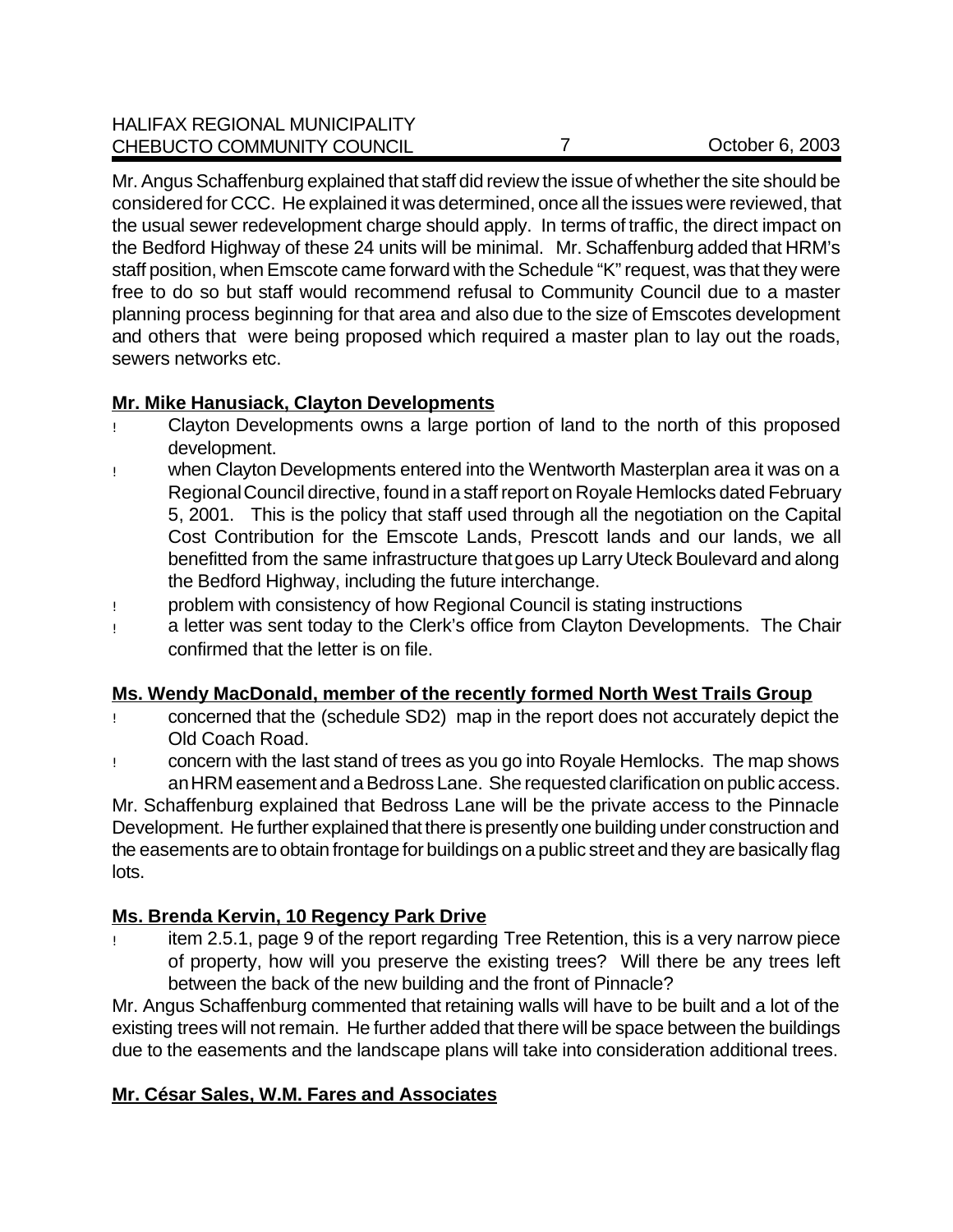- ! this application was begun in May 2002 and has gone through the public participation process. Approval has been received from the Water Commission, Engineering, Power Corporation, Traffic, Building Inspection and we have the recommendation of HRM staff.
- ! site of project is 45,000 square feet and we have provided 28,000 square feet for landscaping/open space.
- ! good distance between buildings and the highest peak for the building is 165' from grade. A person standing on the first floor of the condominium building above us would be at 170' from grade.
- ! if members of the public have any other concerns we will meet with them.

Hearing no further speakers after third and final call it was **MOVED BY Councillor Adams, seconded by Councillor Walker that the public hearing be closed. MOTION PUT AND PASSED UNANIMOUSLY.**

**MOVED BY Councillor Walker, seconded by Councillor Adams that Chebucto Community Council:**

- **1. Approve the proposed revised development agreement for a 24 unit apartment building including discharging the existing development agreement; and,**
- **2. Require the development agreement be signed within 120 days, or any extension thereof granted by Community Council on request of the applicant, from the date of final approval by Community Council and any other bodies as necessary, whichever is later; otherwise this approval will be void and obligations arising hereunder shall be at an end. MOTION PUT AND PASSED UNANIMOUSLY.**

# **9. CORRESPONDENCE, PETITIONS AND DELEGATIONS**

# 9.1 Regional Planning Participation Process

Mr. Angus Schaffenburg explained that Regional Planning is requesting input from the public on HRM's future development/growth. He further advised that public input would assist with the adoption of a new Regional Plan. Mr. Schaffenburg encouraged all to complete the *Directing the Action* workbook either online or by taking a booklet with them this evening. Councillor Mosher added the deadline for submitting the workbooks has been extended to October 10, 2003. *The date was further extended to October 14, 2003 due to Hurricane Juan.*

9.2 Memorandum regarding Collection of Residential Waste - Medical Conditions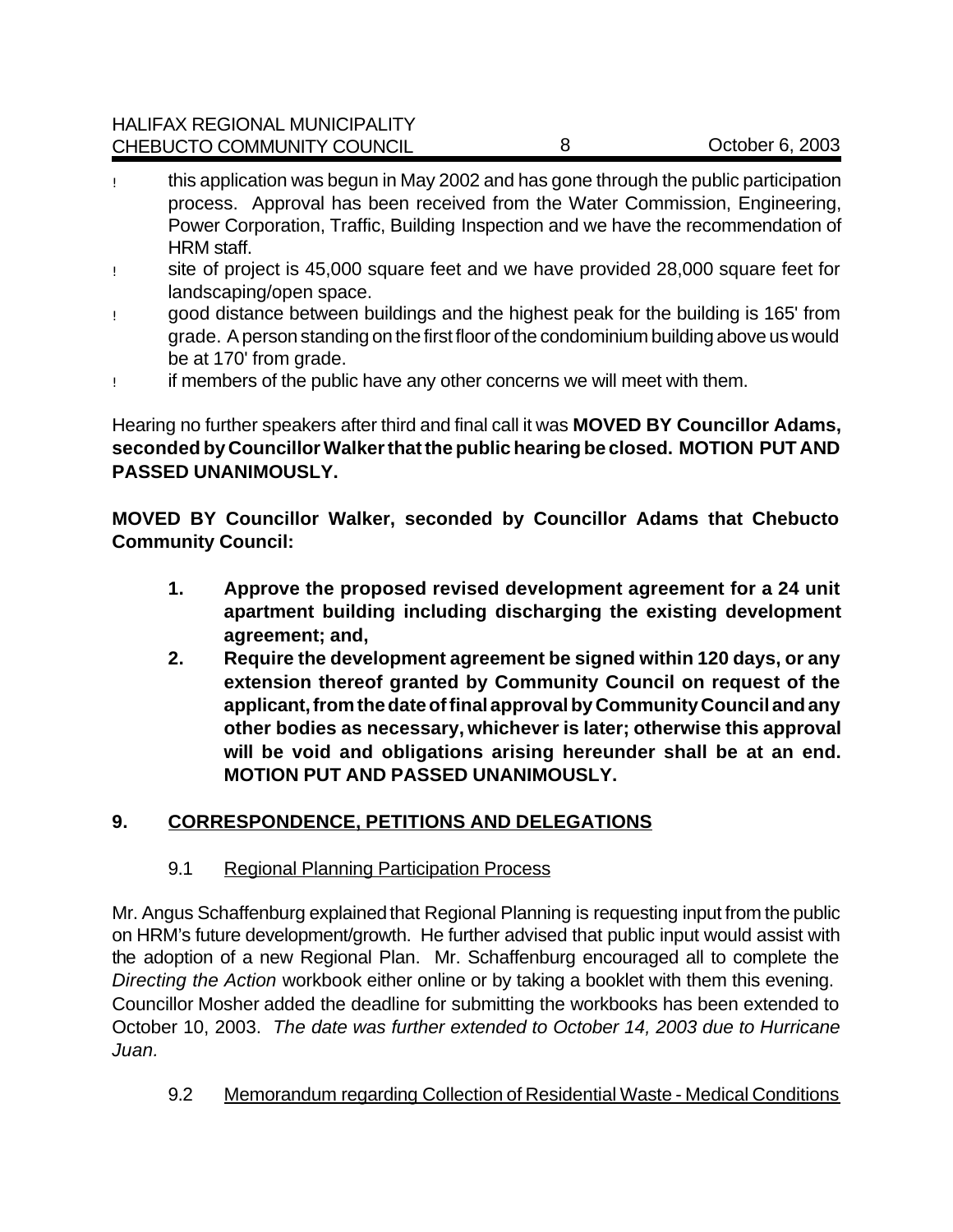This was an information item, no further action required.

### **10. REPORTS**

### **10.1 REPORTS FROM DISTRICT 16 - PAC**

- 10.1.1 Case 00400: Housekeeping Amendments Subdivision of Existing Semi-detached Dwellings.
- **!!** A report dated September 19, 2003 was before the Committee.

**MOVED BY Councillor Adams, seconded by Councillor Walker that Chebucto Community Council move first reading to the proposed amendments to the Halifax Peninsula and Mainland Land Use By-Laws as shown in Attachment I of the staff report dated August 28, 2003 and schedule a public hearing for November 3, 2003. MOTION PUT AND PASSED UNANIMOUSLY.**

### **10.2 STAFF REPORTS**

- 10.2.1 Chronology of Amendments to Stoneridge on the Park Application
- **!!** An Information report dated September 11, 2003 was before the Committee.

This report was for information only, no further action required.

- 10.2.2 Notification Procedures
- **!!** An information report dated September 19, 2003 was before the Committee.

This report was for information only, no further action required.

#### **11. MOTIONS - None**

- **12. ADDED ITEMS**
	- 12.1 Hurricane Juan

**MOVED BY Councillor Adams, seconded by Councillor Walker that a request be sent to Nova Scotia Power for information on the criteria used in restoring power to affected communities, the public relations policy for notifying customers with the**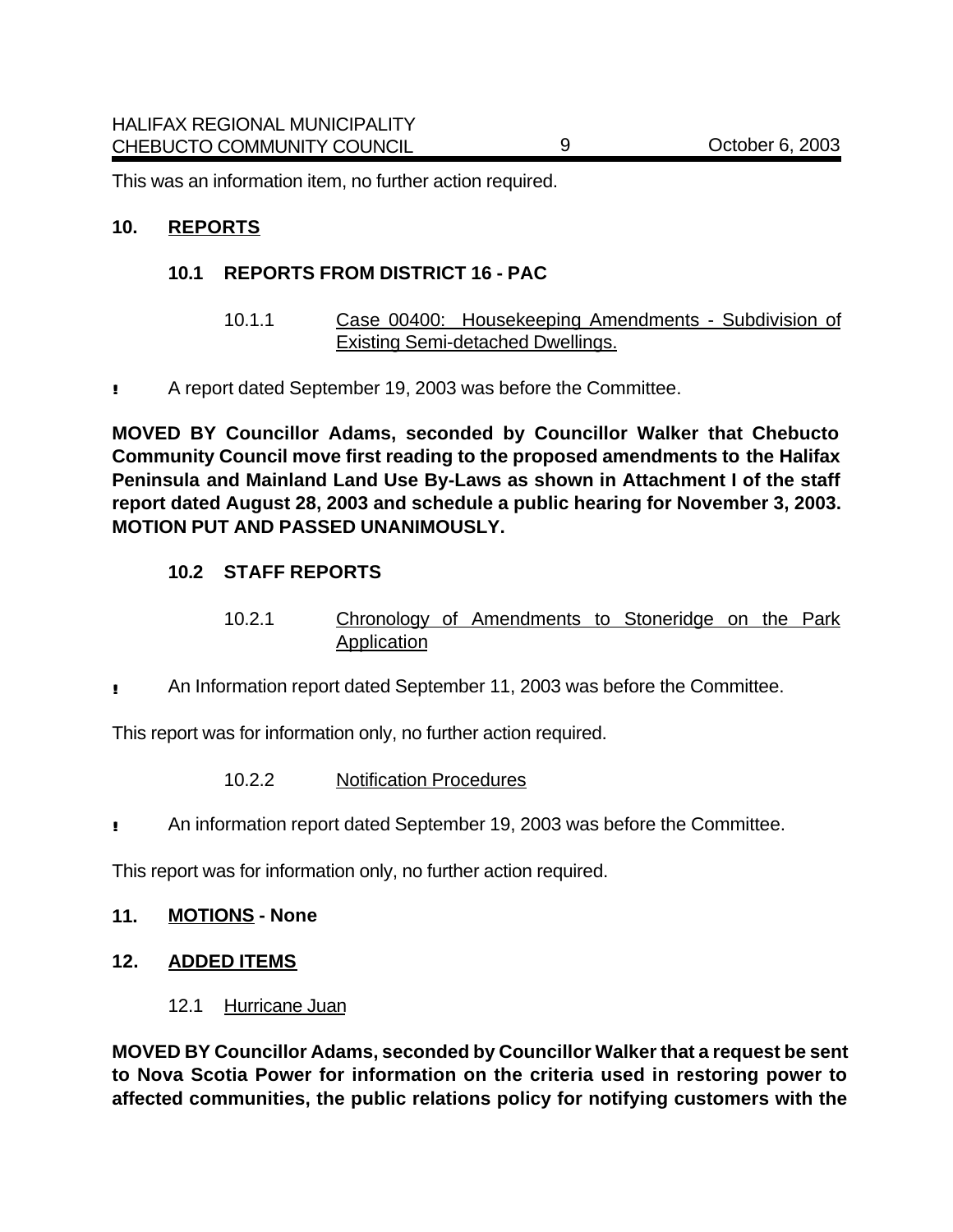**progress of restoration, also the policy/procedure for testing of the grid systems once power is restored to ensure there are no blockages in the grid itself and whether the differences in development have been considered for the Herring Cove grid system. Further, that information on a policy/procedure for ensuring power is restored to such necessary areas as Sewage Treatment Plants, in particular the proposed Sewage Treatment Plant for Herring Cove, be forwarded to Chebucto Community Council. MOTION PUT AND PASSED UNANIMOUSLY.** 

# **13. NOTICES OF MOTION - None**

# **14. PUBLIC PARTICIPATION**

### **Mr. David Copp, 12 Armshore Drive**

- ! concern with construction of a building (under a building permit issued for an accessory building) on an in filled water lot at 26 Armshore Drive.
- ! Development Officer and Councillor Mosher have already met with area residents
- ! the structure is apparent and obvious and has a significant affect on the public view of the Northwest Arm.
- ! concern with fact that once in-filling occurs there are no regulations/review of the land us. The in-fill land becomes a lot which has the same zoning as abutting lots.
- ! this situation raises a general concern of possible future construction on in-filled water lots along the Northwest Arm.
- ! preservation of the heritage resource (the Northwest Arm) and from a Tourism perspective and for enjoyment by all residents and public of this resource, the preservation and appearance of the Northwest Arm is critically important.

### **MOVED BY Councillor Walker, seconded by Councillor Adams that a report on zoning and land use issues on in-filled water lots be prepared for the November 3, 2003 Chebucto Community Council meeting. MOTION PUT AND PASSED UNANIMOUSLY.**

Councillor Mosher requested a status report on the previous report on 26 Armshore Drive so that it may be distributed to the residents.

# **Ms. Mary Ann McGrath, 33 Hamshaw Drive**

- ! thank you to all Councillors for going above and beyond the call of duty in the aftermath of Hurricane Juan.
- **15. NEXT MEETING DATE Monday, November 3, 2003.**
- **16. ADJOURNMENT**